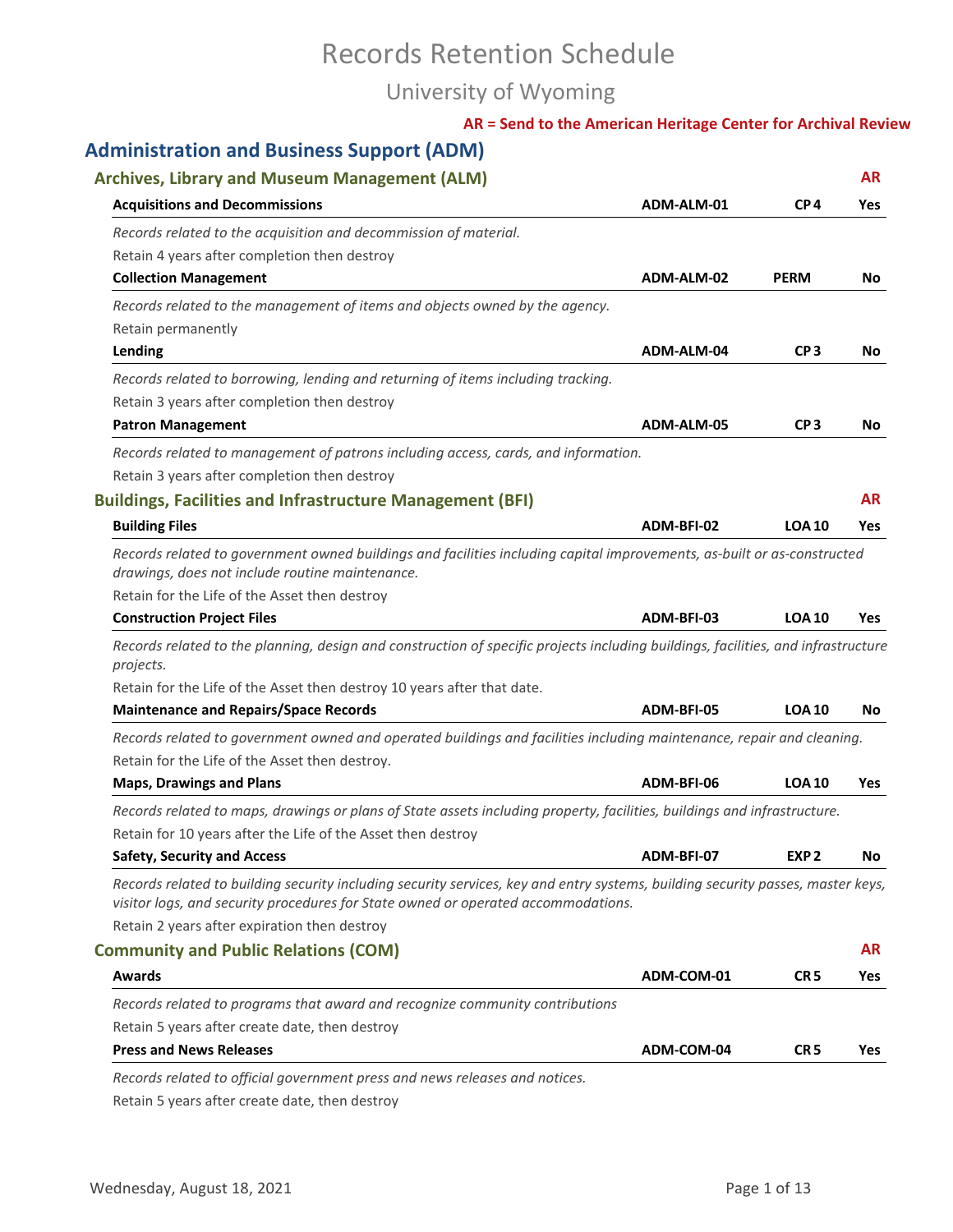| <b>Administration and Business Support (ADM)</b>                                                                                                                                                                               |            |                  |            |
|--------------------------------------------------------------------------------------------------------------------------------------------------------------------------------------------------------------------------------|------------|------------------|------------|
| <b>Community and Public Relations (COM)</b>                                                                                                                                                                                    |            |                  | <b>AR</b>  |
| <b>Programs</b>                                                                                                                                                                                                                | ADM-COM-05 | CP <sub>5</sub>  | Yes        |
| Records related to community programs not found in other record series.                                                                                                                                                        |            |                  |            |
| Retain 5 years after completion then destroy                                                                                                                                                                                   |            |                  |            |
| <b>Publications</b>                                                                                                                                                                                                            | ADM-COM-06 | CR <sub>5</sub>  | <b>Yes</b> |
| Records related to the development, planning and creation of all information items relating to or describing the State<br>including graphics, logos and photographs included in written publications, brochures, and internet. |            |                  |            |
| Retain 5 years after create date, then destroy                                                                                                                                                                                 |            |                  |            |
| <b>Publicity and Promotion</b>                                                                                                                                                                                                 | ADM-COM-07 | CR <sub>5</sub>  | Yes        |
| Records related to marketing the government including advertising and public relations with the media including<br>newspapers, television, magazines, etc.                                                                     |            |                  |            |
| Retain 5 years after create date, then destroy                                                                                                                                                                                 |            |                  |            |
| <b>Education (EDU)</b>                                                                                                                                                                                                         |            |                  | AR.        |
| <b>Course Development and Administration</b>                                                                                                                                                                                   | ADM-EDU-02 | CR <sub>5</sub>  | No         |
| Records related to development of courses including schedules of classes, outlines, and syllabi.                                                                                                                               |            |                  |            |
| Retain 5 years after create date then destroy                                                                                                                                                                                  |            |                  |            |
| <b>Discipline</b>                                                                                                                                                                                                              | ADM-EDU-03 | CP <sub>7</sub>  | No.        |
| Records related to student discipline or citizenship.                                                                                                                                                                          |            |                  |            |
| Retain 7 years after completion then destroy                                                                                                                                                                                   |            |                  |            |
| <b>Enrollment</b>                                                                                                                                                                                                              | ADM-EDU-04 | CP <sub>5</sub>  | No.        |
| Records related to student enrollment and withdrawal.                                                                                                                                                                          |            |                  |            |
| Retain 5 years after withdrawal or graduation then destroy                                                                                                                                                                     |            |                  |            |
| <b>Fees - Students</b>                                                                                                                                                                                                         | ADM-EDU-05 | CP <sub>5</sub>  | No.        |
| Records related to fees for students.                                                                                                                                                                                          |            |                  |            |
| Retain 5 years after completion then destroy                                                                                                                                                                                   |            |                  |            |
| <b>Insurance - Student</b>                                                                                                                                                                                                     | ADM-EDU-07 | EXP4             | No.        |
| Records related to student health insurance.                                                                                                                                                                                   |            |                  |            |
| Retain 4 years after expiration then destroy                                                                                                                                                                                   |            |                  |            |
| <b>Issues and Concerns</b>                                                                                                                                                                                                     | ADM-EDU-08 | CP <sub>5</sub>  | No         |
| Records related to issues and concerns of students and staff.                                                                                                                                                                  |            |                  |            |
| Retain 5 years after completion then destroy                                                                                                                                                                                   |            |                  |            |
| <b>Programs</b>                                                                                                                                                                                                                | ADM-EDU-09 | CP <sub>5</sub>  | Yes        |
| Records related to academic programs.                                                                                                                                                                                          |            |                  |            |
| Retain 5 years after completion then destroy                                                                                                                                                                                   |            |                  |            |
| Registration                                                                                                                                                                                                                   | ADM-EDU-10 | <b>CYE 30</b>    | No         |
| Records related to class registration.                                                                                                                                                                                         |            |                  |            |
| Retain 30 year after calendar year end then destroy                                                                                                                                                                            |            |                  |            |
| <b>Student Loans</b>                                                                                                                                                                                                           | ADM-EDU-11 | EXP <sub>5</sub> | No.        |
| Records related to applications for student loans.                                                                                                                                                                             |            |                  |            |
| Retain 5 years after expiration then destroy                                                                                                                                                                                   |            |                  |            |
| <b>Student Records</b>                                                                                                                                                                                                         | ADM-EDU-12 | CP <sub>5</sub>  | No.        |

Retain 5 years after completion then destroy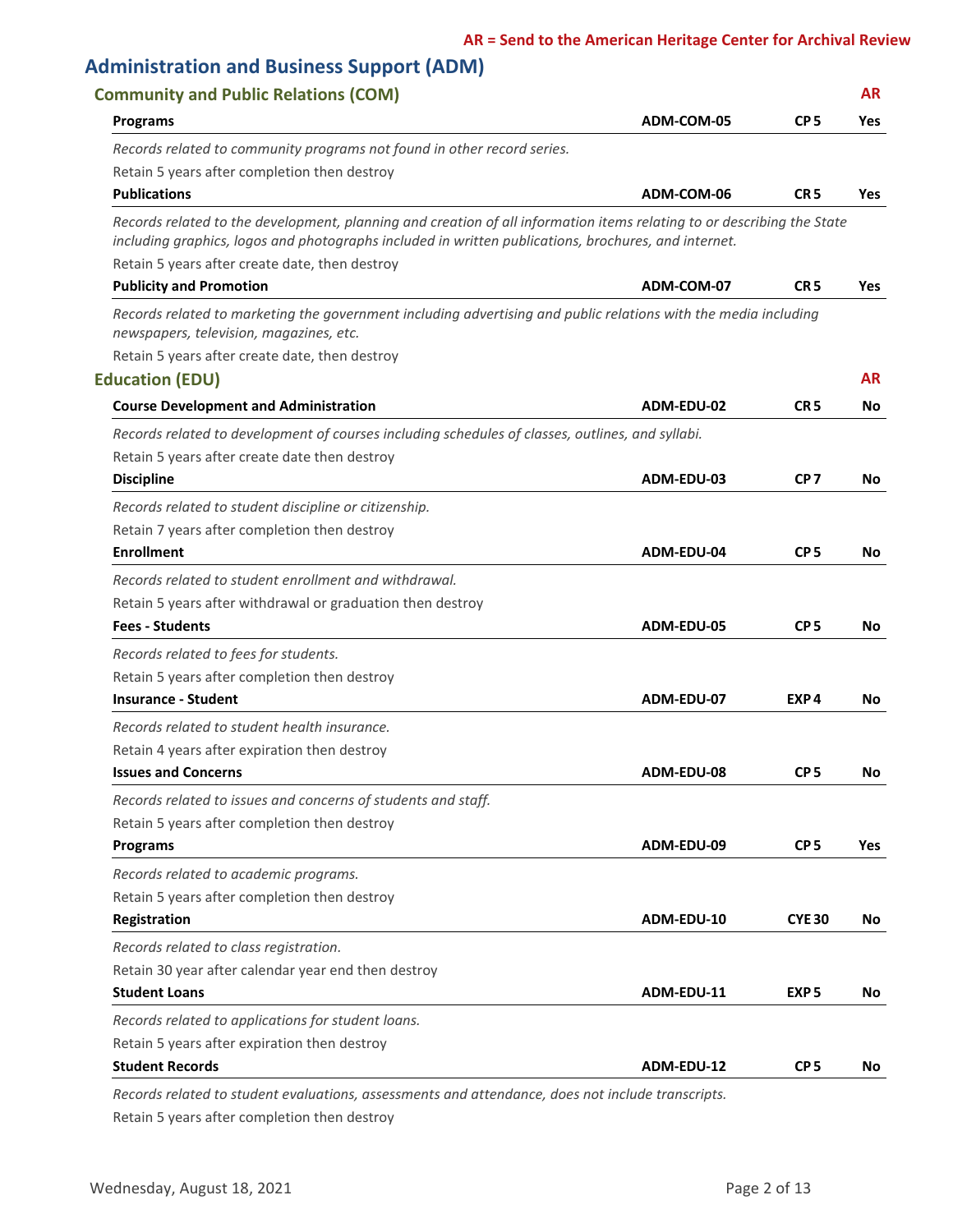### **Administration and Business Support (ADM)**

| <b>Education (EDU)</b>                                                                                                                                                                                                    |            |                  | <b>AR</b>  |
|---------------------------------------------------------------------------------------------------------------------------------------------------------------------------------------------------------------------------|------------|------------------|------------|
| <b>Student Transcripts - Colleges</b>                                                                                                                                                                                     | ADM-EDU-13 | <b>PERM</b>      | No         |
| Records related to official student transcripts - these should be maintained separately from student file                                                                                                                 |            |                  |            |
| Retain permanently                                                                                                                                                                                                        |            |                  |            |
| <b>Equipment and Vehicle Management (EVM)</b>                                                                                                                                                                             |            |                  | <b>AR</b>  |
| <b>Maintenance and Repairs</b>                                                                                                                                                                                            | ADM-EVM-02 | CP <sub>5</sub>  | No         |
| Records related to maintenance and repair of vehicles and equipment.                                                                                                                                                      |            |                  |            |
| Retain 5 years after completion then destroy                                                                                                                                                                              |            |                  |            |
| <b>General Management (GMT)</b>                                                                                                                                                                                           |            |                  | <b>AR</b>  |
| <b>Associations and Memberships</b>                                                                                                                                                                                       | ADM-GMT-01 | OBS <sub>5</sub> | Yes        |
| Records related to membership, attendance and information in professional associations.                                                                                                                                   |            |                  |            |
| Retain 5 years after obsolete then destroy                                                                                                                                                                                |            |                  |            |
| <b>Calendars and Schedules</b>                                                                                                                                                                                            | ADM-GMT-02 | OBS <sub>5</sub> | No         |
| Records related to appointments, task lists, and meeting schedules.                                                                                                                                                       |            |                  |            |
| Retain 5 years after obsolete then destroy                                                                                                                                                                                |            |                  |            |
| <b>Correspondence - Directors</b>                                                                                                                                                                                         | ADM-GMT-03 | <b>PERM</b>      | No         |
| Records related to internal and external communications to or from the directors and/or management of policy issues,<br>concerns and issues, and actions taken.                                                           |            |                  |            |
| Retain permanently                                                                                                                                                                                                        |            |                  |            |
| <b>Correspondence - General</b>                                                                                                                                                                                           | ADM-GMT-05 | CR <sub>3</sub>  | <b>Yes</b> |
| Records related to routine correspondence of day-to-day office administration and not identified in other record series.                                                                                                  |            |                  |            |
| Retain 3 years after create date, then destroy                                                                                                                                                                            |            |                  |            |
| <b>Event Management</b>                                                                                                                                                                                                   | ADM-GMT-07 | CP <sub>3</sub>  | <b>Yes</b> |
| Records related to the organization and conduct of events including facility scheduling, registrations and confirmations, flyers<br>or brochures, presentation material, and other related documentation.                 |            |                  |            |
| Retain 3 years after completion then destroy                                                                                                                                                                              |            |                  |            |
| <b>Historical</b>                                                                                                                                                                                                         | ADM-GMT-08 | <b>PERM</b>      | No         |
| Records related to documenting the history or development of an agency, office, program or event.                                                                                                                         |            |                  |            |
| Retain permanently                                                                                                                                                                                                        |            |                  |            |
| <b>Indexes and Finding Aids</b>                                                                                                                                                                                           | ADM-GMT-09 | <b>PERM</b>      | No         |
| Records related to indexes, lists and finding aids to provide access to records or information.                                                                                                                           |            |                  |            |
| Retain permanently                                                                                                                                                                                                        |            |                  |            |
| <b>Photographs and Visual Arts</b>                                                                                                                                                                                        | ADM-GMT-16 | CR <sub>5</sub>  | <b>Yes</b> |
| Records related to photographs and visual arts of a general nature and not identified in other record series.                                                                                                             |            |                  |            |
| Retain 5 years after create date, then destroy                                                                                                                                                                            |            |                  |            |
| <b>Planning and Development</b>                                                                                                                                                                                           | ADM-GMT-17 | CR <sub>5</sub>  | Yes        |
| Records related to planning and developement i.e. strategic planning, goals and objectives, USDA state plans, agency/unit<br>plans Management and Administration Plans, Reorganization Plans, Program goals, Master Plans |            |                  |            |
|                                                                                                                                                                                                                           |            |                  |            |
| Retain 5 years after create date, then destroy                                                                                                                                                                            |            |                  |            |

*Records related to notes, minutes and agendas, studies, surveys, progress reports, correspondence, research and background files, presentation materials, cost estimates, implementation plans and final reports for projects of a general nature and not identified in other record series.*

Retain 5 years after completion then destroy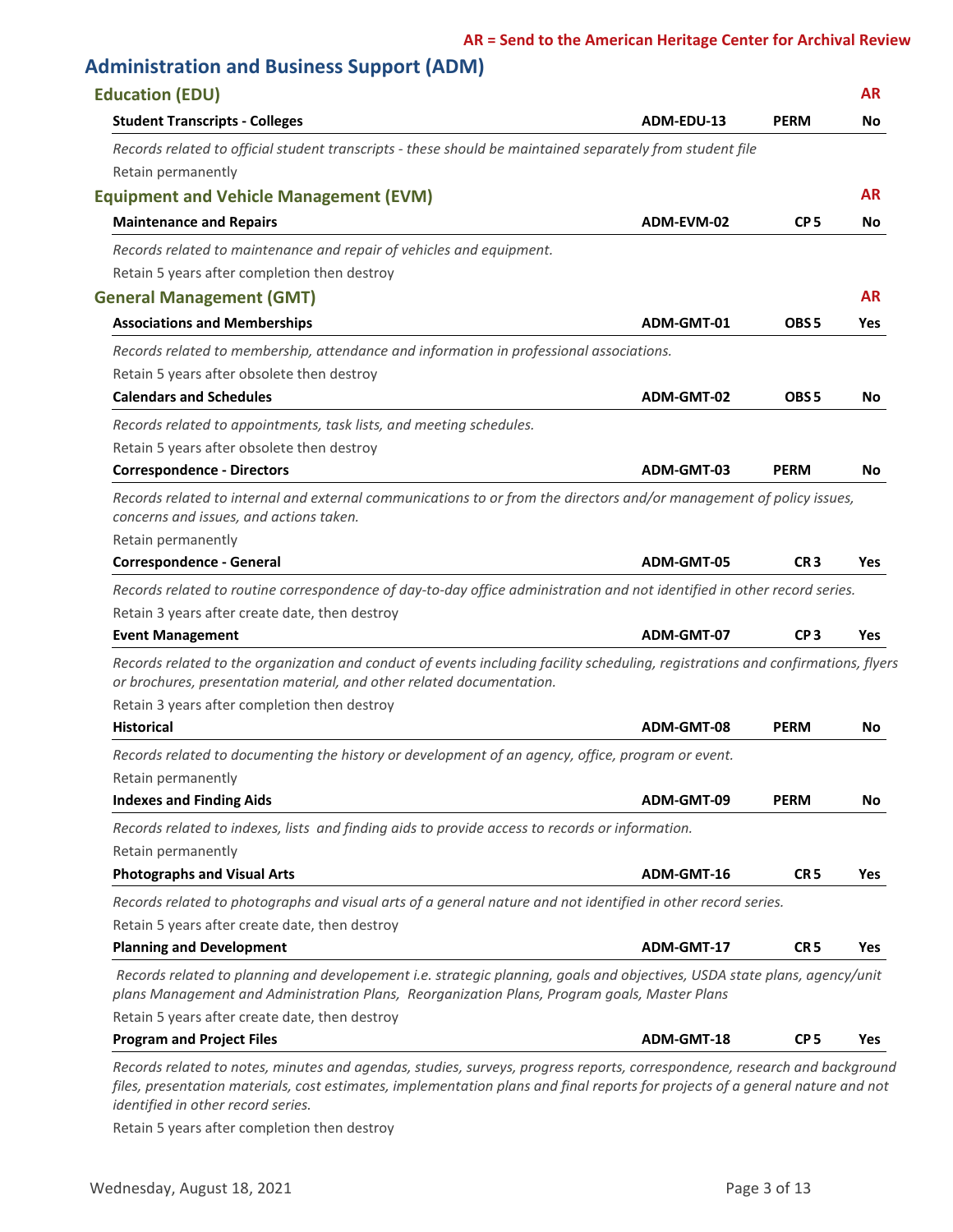|                                                                                                                                                                                                                                                                                                   |            |                  | <b>AR</b>                          |
|---------------------------------------------------------------------------------------------------------------------------------------------------------------------------------------------------------------------------------------------------------------------------------------------------|------------|------------------|------------------------------------|
| <b>Publications</b>                                                                                                                                                                                                                                                                               | ADM-GMT-19 | CR <sub>5</sub>  | Yes                                |
| Records related to the design, creation and development of agency intended for distribution to the public.                                                                                                                                                                                        |            |                  |                                    |
| Retain 5 years after create date, then destroy                                                                                                                                                                                                                                                    |            |                  |                                    |
| <b>Reference Material</b>                                                                                                                                                                                                                                                                         | ADM-GMT-20 | OBS <sub>3</sub> | Yes                                |
| Records related to information received from other agencies, commercial or private entities and/or other reference materials<br>which are maintained solely for ease of access and reference.                                                                                                     |            |                  |                                    |
| Retain 3 years after obsolete, then destoy                                                                                                                                                                                                                                                        |            |                  |                                    |
| <b>Reports - Annual</b>                                                                                                                                                                                                                                                                           | ADM-GMT-21 | CR <sub>7</sub>  | Yes                                |
| Records related to annual reports not identified in other record series.                                                                                                                                                                                                                          |            |                  |                                    |
| Retain 7 years after create date, then destroy                                                                                                                                                                                                                                                    |            |                  |                                    |
| <b>Reports - General</b>                                                                                                                                                                                                                                                                          | ADM-GMT-22 | CR <sub>5</sub>  | <b>Yes</b>                         |
| Records related to general reports not identified in other record series.                                                                                                                                                                                                                         |            |                  |                                    |
| Retain 5 years after create date, then destroy                                                                                                                                                                                                                                                    |            |                  |                                    |
| <b>Research</b>                                                                                                                                                                                                                                                                                   | ADM-GMT-23 | CP <sub>5</sub>  | Yes                                |
| Records related to research of a general nature and not identified in other record series.                                                                                                                                                                                                        |            |                  |                                    |
| Retain 5 years after completion then destroy                                                                                                                                                                                                                                                      |            |                  |                                    |
| <b>Speeches and Presentations</b>                                                                                                                                                                                                                                                                 | ADM-GMT-24 | CP <sub>5</sub>  | Yes                                |
| Records related to speeches and presentations of a general nature and not identified in other record series.                                                                                                                                                                                      |            |                  |                                    |
| Retain 5 years after completion then destroy                                                                                                                                                                                                                                                      |            |                  |                                    |
| <b>Surveys</b>                                                                                                                                                                                                                                                                                    |            | CP <sub>5</sub>  | Yes                                |
|                                                                                                                                                                                                                                                                                                   | ADM-GMT-25 |                  |                                    |
| Records related to responses to surveys or questionnaires of a general nature and not identified in other record series.                                                                                                                                                                          |            |                  |                                    |
|                                                                                                                                                                                                                                                                                                   |            |                  |                                    |
| Retain 5 years after completion then destroy<br><b>Transitory Records</b>                                                                                                                                                                                                                         | ADM-GMT-26 | <b>DBS/SUP3</b>  |                                    |
| Records related to temporary, of short-term value not required as evidence of a business transaction and including duplicate<br>and fiscal copies, miscellaneous notices, preliminary drafts, reports, worksheets, touting or transmittals and informal                                           |            |                  |                                    |
| communication not identified in other record series.                                                                                                                                                                                                                                              |            |                  |                                    |
| Retain 3 years after obsolete or superseded, then destroy.<br><b>Travel Administration</b>                                                                                                                                                                                                        | ADM-GMT-27 | CYE <sub>2</sub> |                                    |
|                                                                                                                                                                                                                                                                                                   |            |                  |                                    |
| Records related to travel including authorizations and approvals.                                                                                                                                                                                                                                 |            |                  |                                    |
| Retain 2 year after calendar year end then destroy                                                                                                                                                                                                                                                |            |                  |                                    |
| <b>Information Technology and Services (ITS)</b>                                                                                                                                                                                                                                                  |            |                  |                                    |
| <b>Backup and Restore</b><br>Records related to copies of system files and databases, application software, logs, directories and other records needed to<br>restore a system and its data in the event of system or data loss including records of the location and status of back-up<br>copies. | ADM-ITS-02 | <b>ROT</b>       |                                    |
| Rotate tapes per schedule and destroy when useful life ends                                                                                                                                                                                                                                       |            |                  |                                    |
| <b>Databases</b>                                                                                                                                                                                                                                                                                  | ADM-ITS-03 | OBS <sub>3</sub> |                                    |
| Records related to the operation of databases (indexing, retrieving, updating records and duplication of the database as a<br>backup), physical database design, optimization and performance of database management systems and integrity and<br>protection of physical databases.               |            |                  |                                    |
| Retain until obsolete, then destroy                                                                                                                                                                                                                                                               |            |                  | No.<br>No<br><b>AR</b><br>No<br>No |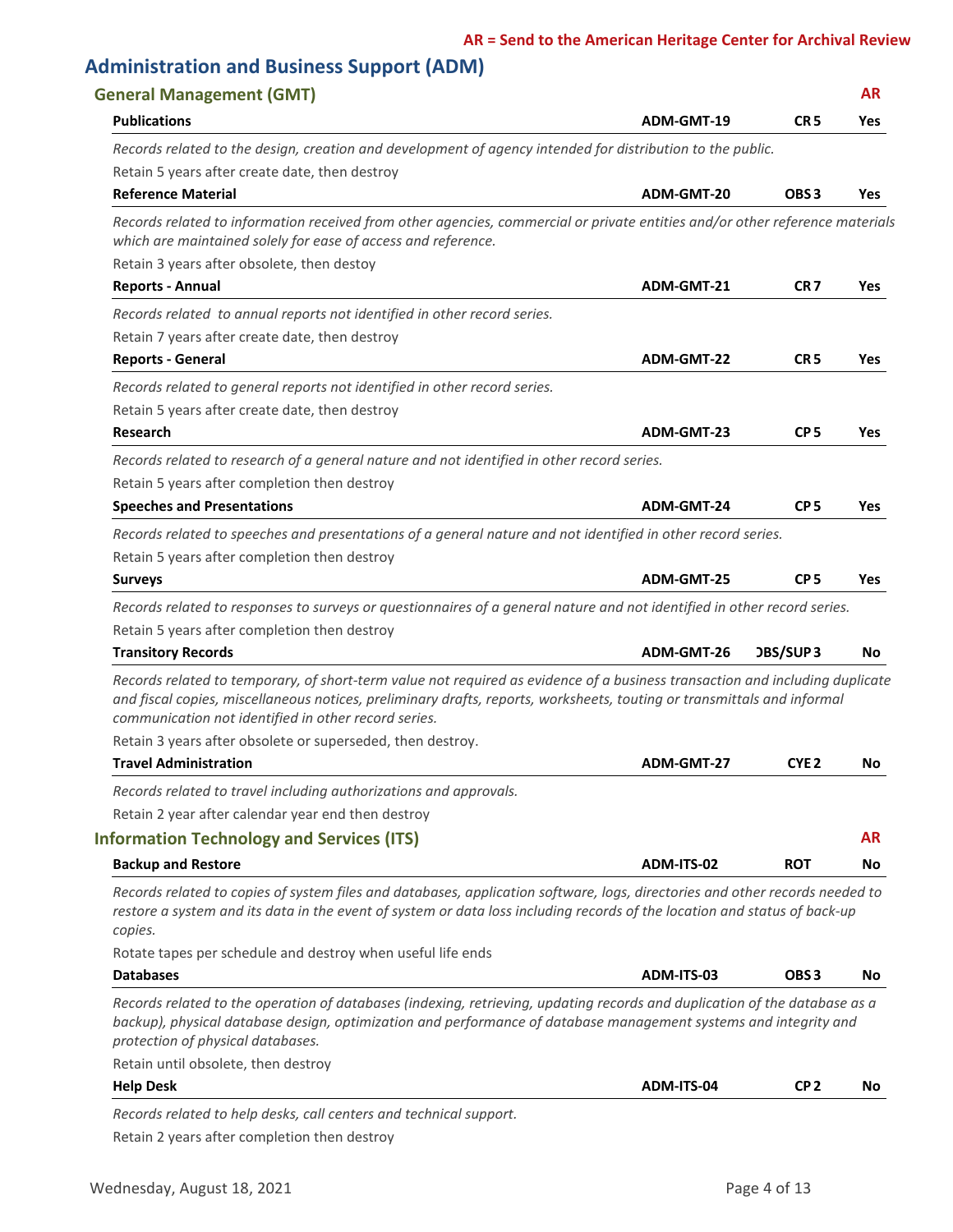# **Administration and Business Support (ADM)**

| <b>Information Technology and Services (ITS)</b>                                                                                                                                                                                                                                                                                                                                                                    |            |                  | AR        |
|---------------------------------------------------------------------------------------------------------------------------------------------------------------------------------------------------------------------------------------------------------------------------------------------------------------------------------------------------------------------------------------------------------------------|------------|------------------|-----------|
| <b>Systems and Networks</b>                                                                                                                                                                                                                                                                                                                                                                                         | ADM-ITS-07 | SUP <sub>5</sub> | No        |
| Records related to development and maintenance of voice and data networks, infrastructure and computer applications<br>including both internally-developed and externally-acquired.                                                                                                                                                                                                                                 |            |                  |           |
| Retain 5 years after superseded then destroy                                                                                                                                                                                                                                                                                                                                                                        |            |                  |           |
| <b>Web Management</b>                                                                                                                                                                                                                                                                                                                                                                                               | ADM-ITS-08 | CR <sub>3</sub>  | Yes       |
| Records related to management of the public web sites including information posted to the web site, design, graphics,<br>archives of the web site, access management, formats, and links.                                                                                                                                                                                                                           |            |                  |           |
| Destroy 3 years after create date                                                                                                                                                                                                                                                                                                                                                                                   |            |                  |           |
| <b>Risk Management (RSK)</b>                                                                                                                                                                                                                                                                                                                                                                                        |            |                  | <b>AR</b> |
| <b>Accidents and Property Damage</b>                                                                                                                                                                                                                                                                                                                                                                                | ADM-RSK-01 | CP <sub>5</sub>  | No        |
| Records related to reporting damage to State owned property including claims.                                                                                                                                                                                                                                                                                                                                       |            |                  |           |
| Retain 5 years after completion then destroy                                                                                                                                                                                                                                                                                                                                                                        |            |                  |           |
| <b>Incident Management</b>                                                                                                                                                                                                                                                                                                                                                                                          | ADM-RSK-03 | <b>CP10</b>      | No        |
| Records related to incidents involving property and assets.                                                                                                                                                                                                                                                                                                                                                         |            |                  |           |
| Retain 10 years after completion then destroy                                                                                                                                                                                                                                                                                                                                                                       |            |                  |           |
| <b>Insurance Certificates</b>                                                                                                                                                                                                                                                                                                                                                                                       | ADM-RSK-04 | <b>CP10</b>      | No        |
| Records of insurance certificates provided by contractors, vendors and others.                                                                                                                                                                                                                                                                                                                                      |            |                  |           |
| Retain 10 years after completion then destroy                                                                                                                                                                                                                                                                                                                                                                       |            |                  |           |
| <b>Insurance Policies</b>                                                                                                                                                                                                                                                                                                                                                                                           | ADM-RSK-05 | <b>EXP 10</b>    | No.       |
| Records related to insurance of government property and assets including insurance policies, riders, renewals, and<br>communication with insurance providers, policies, riders, renewals insurance placement, advice from or to insurers, and<br>training on insurance products and services for automobile insurance, property insurance and liability insurance.<br>Retain 10 years after expiration then destroy |            |                  |           |
| <b>Employee Services (EMP)</b>                                                                                                                                                                                                                                                                                                                                                                                      |            |                  |           |
| <b>Benefits Management (BEN)</b>                                                                                                                                                                                                                                                                                                                                                                                    |            |                  | <b>AR</b> |
| <b>Enrollment</b>                                                                                                                                                                                                                                                                                                                                                                                                   | EMP-BEN-02 | CP <sub>5</sub>  | No.       |
| Records related to employee enrollment in government benefit plans.                                                                                                                                                                                                                                                                                                                                                 |            |                  |           |
| Retain 5 years after completion then destroy                                                                                                                                                                                                                                                                                                                                                                        |            |                  |           |
| <b>Notifications</b>                                                                                                                                                                                                                                                                                                                                                                                                | EMP-BEN-03 | CR <sub>2</sub>  | No        |
| Records related to employee notification and information about benefit plans.                                                                                                                                                                                                                                                                                                                                       |            |                  |           |
| Destroy 2 years after create date                                                                                                                                                                                                                                                                                                                                                                                   |            |                  |           |

**Tuition/Courses Waiver Form EMP-BEN-06 CR 4**

*Records related to Employee tuition wiaver benefits.*

Retain 4 years after create date, then destroy

#### **Payroll Management (PRL) AR**

| <b>Reports - Payroll</b>                                    | EMP-PRL-03        | CYE <sub>7</sub> | Νo        |
|-------------------------------------------------------------|-------------------|------------------|-----------|
| Records related to reports for payroll including registers. |                   |                  |           |
| Retain 7 years after calendar year end then destroy         |                   |                  |           |
| <b>Personnel Management (PER)</b>                           |                   |                  | <b>AR</b> |
| <b>ADA Requests</b>                                         | <b>EMP-PER-25</b> | CP <sub>5</sub>  | No.       |

*Records related to Physical/Medical records and requests for Reasonable Accommodations to work.*

Retain 5 years after completion then destroy

**No**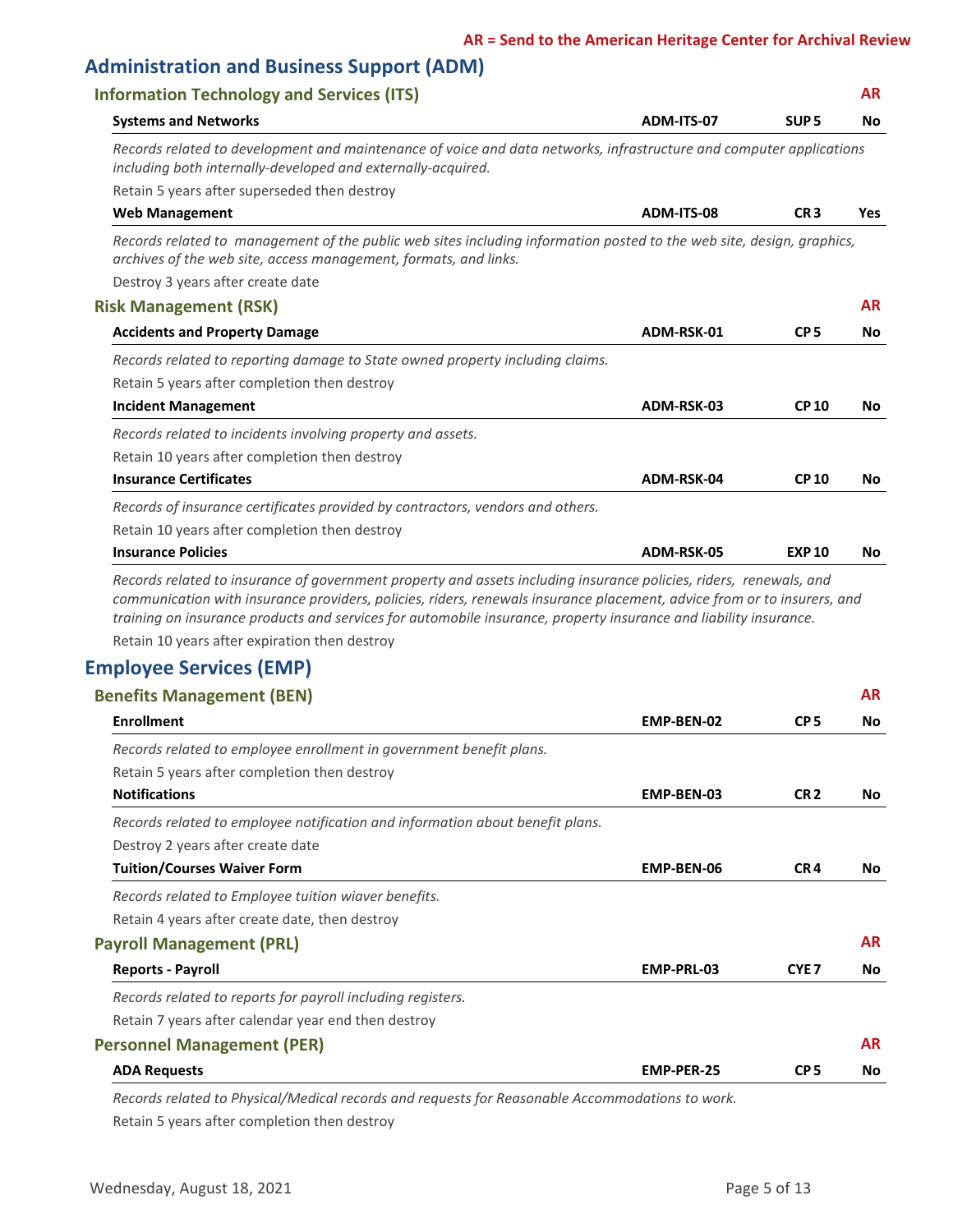## **Employee Services (EMP)**

| <b>Personnel Management (PER)</b>                                                                                                                                                                                                                                                                                                                                                                                                                                                        |                   |                  | <b>AR</b>             |
|------------------------------------------------------------------------------------------------------------------------------------------------------------------------------------------------------------------------------------------------------------------------------------------------------------------------------------------------------------------------------------------------------------------------------------------------------------------------------------------|-------------------|------------------|-----------------------|
| <b>Grievances and Investigations</b>                                                                                                                                                                                                                                                                                                                                                                                                                                                     | EMP-PER-07        | CP <sub>7</sub>  | No                    |
| Records related to filing of grievances and investigations related to employees.                                                                                                                                                                                                                                                                                                                                                                                                         |                   |                  |                       |
| Retain 7 years after completion then destroy                                                                                                                                                                                                                                                                                                                                                                                                                                             |                   |                  |                       |
| $I-9s$                                                                                                                                                                                                                                                                                                                                                                                                                                                                                   | <b>EMP-PER-08</b> | TE <sub>3</sub>  | No                    |
| Records related to employment eligibility verification form I-9.                                                                                                                                                                                                                                                                                                                                                                                                                         |                   |                  |                       |
| Retain 3 years after separation then destroy                                                                                                                                                                                                                                                                                                                                                                                                                                             |                   |                  |                       |
| Immigration                                                                                                                                                                                                                                                                                                                                                                                                                                                                              | EMP-PER-09        | <b>CP10</b>      | No                    |
| Records related to immigration and work status of non-citizens.                                                                                                                                                                                                                                                                                                                                                                                                                          |                   |                  |                       |
| Retain 10 years after completion then destroy                                                                                                                                                                                                                                                                                                                                                                                                                                            |                   |                  |                       |
| Leave Records/UW Tenure & Promotions                                                                                                                                                                                                                                                                                                                                                                                                                                                     | EMP-PER-10        | CP <sub>3</sub>  | No                    |
| Records related to employee leave records.                                                                                                                                                                                                                                                                                                                                                                                                                                               |                   |                  |                       |
| Retain 3 years after completion then destroy                                                                                                                                                                                                                                                                                                                                                                                                                                             |                   |                  |                       |
| <b>Medical Records</b>                                                                                                                                                                                                                                                                                                                                                                                                                                                                   | EMP-PER-11        | <b>TE30</b>      | No                    |
| Records related to employee medical records.                                                                                                                                                                                                                                                                                                                                                                                                                                             |                   |                  |                       |
| Retain 30 years after separation then destroy                                                                                                                                                                                                                                                                                                                                                                                                                                            |                   |                  |                       |
| <b>Military Files/University Wyoming Personnel Files</b>                                                                                                                                                                                                                                                                                                                                                                                                                                 | EMP-PER-12        | <b>PERM</b>      | Yes                   |
| Records related to military service.                                                                                                                                                                                                                                                                                                                                                                                                                                                     |                   |                  |                       |
| Retain permanently                                                                                                                                                                                                                                                                                                                                                                                                                                                                       |                   |                  |                       |
| <b>Personnel Files - Long Term</b>                                                                                                                                                                                                                                                                                                                                                                                                                                                       | <b>EMP-PER-22</b> | <b>CP 10</b>     | No.                   |
| Records related to individual employee includes copies of job descriptions, resumes, offer letter, terms and conditions of<br>employment, references, applications, resignations, terminations, retirement, attendance issues, employee feedback,<br>emergency contact information, salary changes, commendations, disciplinary reports, investigations, compensation history,<br>and leave of absences, does not include medical files.                                                 |                   |                  |                       |
| Retain 10 years after separation then destroy                                                                                                                                                                                                                                                                                                                                                                                                                                            |                   |                  |                       |
| <b>Personnel Files - Short Term</b>                                                                                                                                                                                                                                                                                                                                                                                                                                                      | EMP-PER-14        |                  |                       |
|                                                                                                                                                                                                                                                                                                                                                                                                                                                                                          |                   | TE <sub>5</sub>  |                       |
| Records related to individual employee includes copies of job descriptions, resumes, offer letter, terms and conditions of<br>employment, references, applications, resignations, terminations, retirement, attendance issues, employee feedback,<br>emergency contact information, salary changes, commendations, disciplinary reports, investigations, compensation history,<br>and leave of absences, does not include medical files.<br>Retain 5 years after separation then destroy |                   |                  | No.                   |
| <b>Student Employment</b>                                                                                                                                                                                                                                                                                                                                                                                                                                                                | EMP-PER-16        | TE <sub>5</sub>  |                       |
| Records related to employment of students.                                                                                                                                                                                                                                                                                                                                                                                                                                               |                   |                  |                       |
| Retain 5 years after separation then destroy                                                                                                                                                                                                                                                                                                                                                                                                                                             |                   |                  |                       |
| <b>Time and Attendance</b>                                                                                                                                                                                                                                                                                                                                                                                                                                                               | EMP-PER-18        | CYE <sub>5</sub> |                       |
| Records related to reporting and approving employee attendance.                                                                                                                                                                                                                                                                                                                                                                                                                          |                   |                  |                       |
| Retain 5 years after calendar year end then destroy                                                                                                                                                                                                                                                                                                                                                                                                                                      |                   |                  |                       |
| <b>Salary and Compensation Management (SCM)</b>                                                                                                                                                                                                                                                                                                                                                                                                                                          |                   |                  | No<br>No<br><b>AR</b> |

Retain 2 years after completion then destroy *Records related to surveys of salaries and wages.*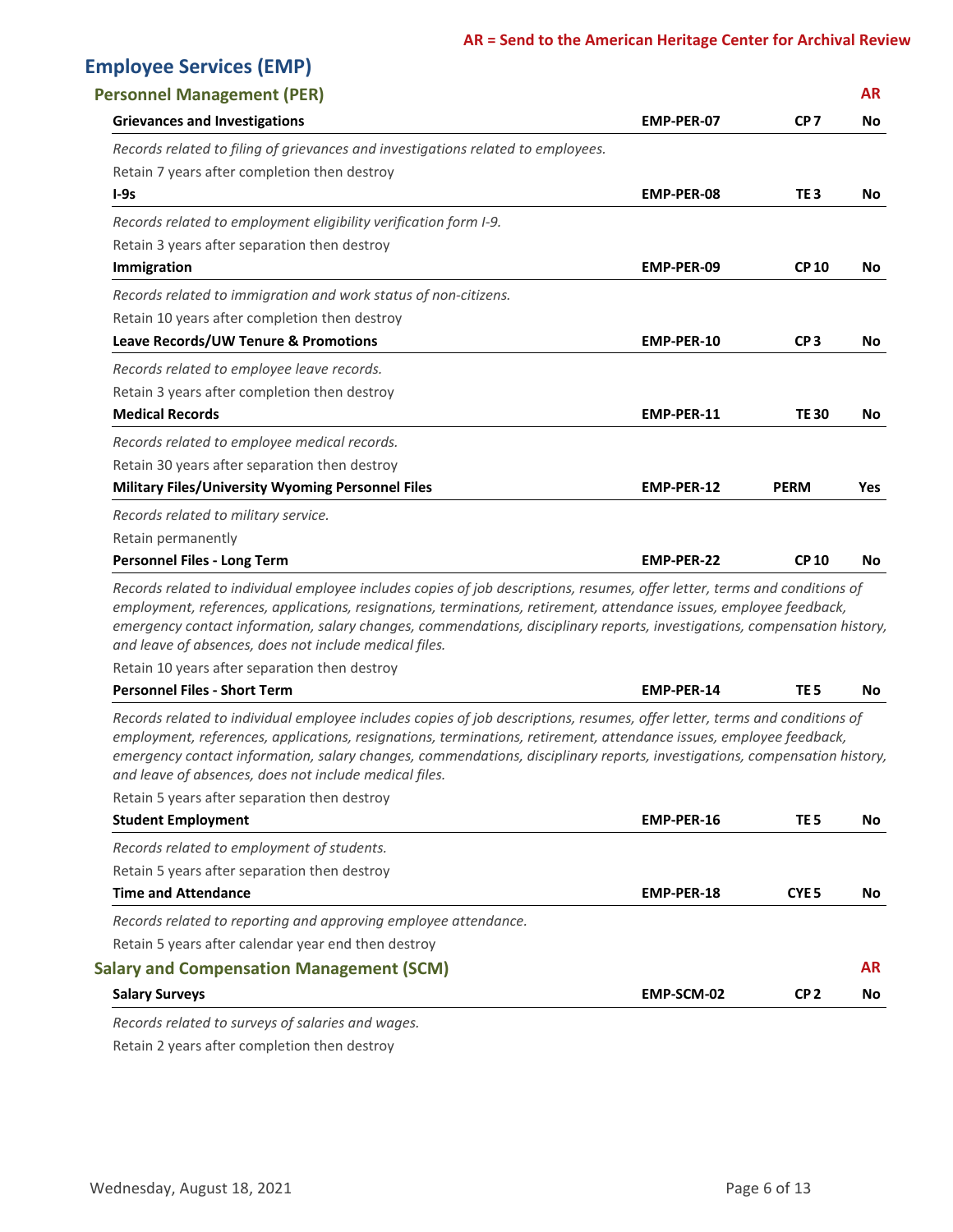## **Employee Services (EMP)**

| <b>Staffing and Recruiting (SAR)</b>                                                                                                                                                                                              |                   |                  | <b>AR</b> |
|-----------------------------------------------------------------------------------------------------------------------------------------------------------------------------------------------------------------------------------|-------------------|------------------|-----------|
| <b>Applicants - Not Hired</b>                                                                                                                                                                                                     | EMP-SAR-01        | CYE <sub>3</sub> | No        |
| Records related for applicants not hired.                                                                                                                                                                                         |                   |                  |           |
| Retain 3 year after calendar year end then destroy                                                                                                                                                                                |                   |                  |           |
| <b>Background Checks - Not Hired</b>                                                                                                                                                                                              | EMP-SAR-02        | CYE <sub>3</sub> | No        |
| Records related to pre-employment background checks for applicants not hired.                                                                                                                                                     |                   |                  |           |
| Retain 3 year after calendar year end then destroy                                                                                                                                                                                |                   |                  |           |
| <b>Positions and Classifications</b>                                                                                                                                                                                              | <b>EMP-SAR-04</b> | SUP <sub>5</sub> | No        |
| Records related to preparation of job descriptions and position classification and reclassification.                                                                                                                              |                   |                  |           |
| Retain 5 years after superseded then destroy                                                                                                                                                                                      |                   |                  |           |
| <b>Vacancy Announcements</b>                                                                                                                                                                                                      | <b>EMP-SAR-06</b> | CP <sub>2</sub>  | No        |
| Records related to announcements for job or position vacancies and openings.                                                                                                                                                      |                   |                  |           |
| Retain 2 years after completion then destroy                                                                                                                                                                                      |                   |                  |           |
| <b>Training Management (TRM)</b>                                                                                                                                                                                                  |                   |                  | AR        |
| <b>Course Management</b>                                                                                                                                                                                                          | EMP-TRM-01        | CP <sub>3</sub>  | No        |
| Records related to management of courses not identified in other record series.                                                                                                                                                   |                   |                  |           |
| Retain 3 years after completion then destroy                                                                                                                                                                                      |                   |                  |           |
| <b>Employee Training File</b>                                                                                                                                                                                                     | EMP-TRM-02        | TE 3             | No        |
| completion dates.<br>Retain 3 years after separation then destroy<br><b>Workers Compensation and Unemployment (WCU)</b>                                                                                                           |                   |                  | AR        |
| <b>Claims</b>                                                                                                                                                                                                                     | EMP-WCU-01        | CP <sub>5</sub>  | No        |
| Records related to workers compensation and unemployment claims.                                                                                                                                                                  |                   |                  |           |
| Retain 5 years after completion then destroy                                                                                                                                                                                      |                   |                  |           |
| <b>Employer Reports</b>                                                                                                                                                                                                           | EMP-WCU-04        | CYE <sub>2</sub> | No        |
| Records related to employer reports workers compensation and unemployment.                                                                                                                                                        |                   |                  |           |
| Retain 2 year after calendar year end then destroy                                                                                                                                                                                |                   |                  |           |
| <b>Financial and Accounting (FIN)</b>                                                                                                                                                                                             |                   |                  |           |
| <b>Accounting Management (ACC)</b>                                                                                                                                                                                                |                   |                  | AR        |
| <b>Accounts Payables</b>                                                                                                                                                                                                          | FIN-ACC-09        | FYE <sub>7</sub> | No        |
| Records relating to payable accounts including vouchers, warrants, correspondence, billings, packing slips, copies of financial<br>transactions and other supporting documentation arranged by supplier or object of expenditure. |                   |                  |           |
| Retain 7 years after the fiscal year end then destroy                                                                                                                                                                             |                   |                  |           |
| <b>Accounts Receivable and Revenue</b>                                                                                                                                                                                            | FIN-ACC-12        | FYE <sub>7</sub> | No        |
| Records related to the control of recoverable amounts and potential revenues including revenue and suspense accounts,<br>recoverable amounts, etc.                                                                                |                   |                  |           |
| Retain 7 years after the fiscal year end then destroy                                                                                                                                                                             |                   |                  |           |
| <b>Donations</b>                                                                                                                                                                                                                  | FIN-ACC-02        | <b>PERM</b>      | Yes       |
| Records related to donations of funds and assets to or from state.                                                                                                                                                                |                   |                  |           |

Retain permanently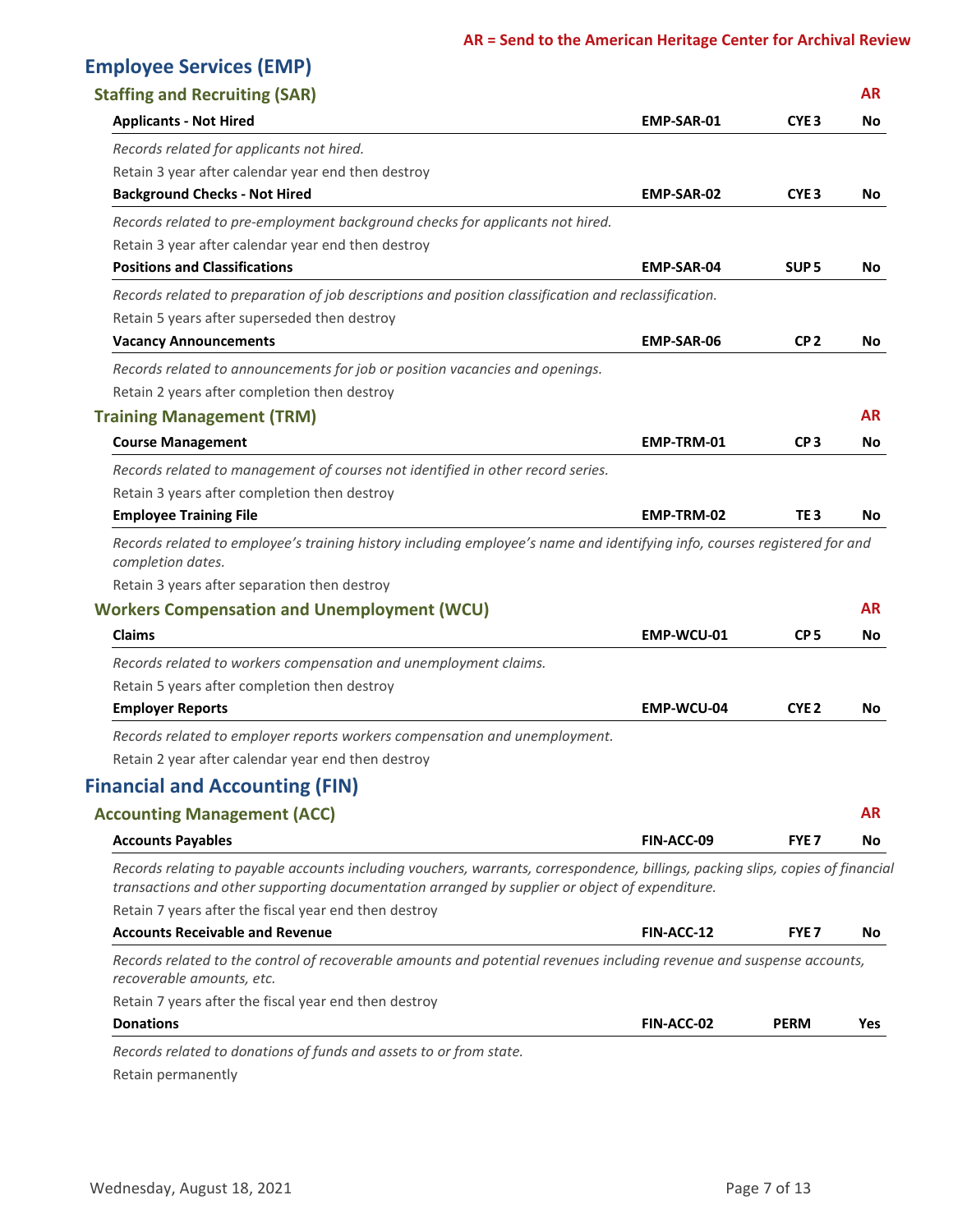| <b>Financial and Accounting (FIN)</b>                                                                                                                                                                                                                                                                   |                   |                  |           |
|---------------------------------------------------------------------------------------------------------------------------------------------------------------------------------------------------------------------------------------------------------------------------------------------------------|-------------------|------------------|-----------|
| <b>Accounting Management (ACC)</b>                                                                                                                                                                                                                                                                      |                   |                  | <b>AR</b> |
| <b>Input/Output Financial</b>                                                                                                                                                                                                                                                                           | FIN-ACC-99        | VER <sub>1</sub> | No.       |
| Records used for data input to financial systems and applications and outputs to verify data.                                                                                                                                                                                                           |                   |                  |           |
| Retain 1 year after verification then destroy                                                                                                                                                                                                                                                           |                   |                  |           |
| <b>Interdepartmental Requests</b>                                                                                                                                                                                                                                                                       | <b>FIN-ACC-05</b> | FYE <sub>3</sub> | No.       |
| Records relating to interdepartmental requests for transferring property, funds etc. between agencies and departments.                                                                                                                                                                                  |                   |                  |           |
| Retain 3 years after the fiscal year end then destroy                                                                                                                                                                                                                                                   |                   |                  |           |
| <b>Ledgers - Subsidiary</b>                                                                                                                                                                                                                                                                             | FIN-ACC-08        | FYE <sub>6</sub> | No.       |
| Records relating to ledgers for payments and receipts, cash management, check management, advances, journal entries,<br>general ledger management, month end details and all forms of payment, and the recording of payments or disbursements.<br>Retain 6 years after the fiscal year end then destroy |                   |                  |           |
| <b>Reports - Accounting</b>                                                                                                                                                                                                                                                                             | <b>FIN-ACC-10</b> | <b>FYE 5</b>     | No.       |
| Records related to accounting processes and controls.                                                                                                                                                                                                                                                   |                   |                  |           |
| Retain 5 years after the fiscal year end then destroy                                                                                                                                                                                                                                                   |                   |                  |           |
| <b>Asset Management (ASM)</b>                                                                                                                                                                                                                                                                           |                   |                  | <b>AR</b> |
| <b>Inventories</b>                                                                                                                                                                                                                                                                                      | FIN-ASM-03        | <b>FYE 5</b>     | No.       |
| records relating to financial assets, such as cash, bank accounts, and accounts receivable.<br>Retain 5 years after the fiscal year end then destroy<br><b>Bank Administration (BNK)</b>                                                                                                                |                   |                  | <b>AR</b> |
| <b>Statements and Reports</b>                                                                                                                                                                                                                                                                           | FIN-BNK-04        | <b>FYE 5</b>     | No        |
| Records related to bank account and credit card statements and reconciliations.                                                                                                                                                                                                                         |                   |                  |           |
| Retain 5 years after the fiscal year end then destroy                                                                                                                                                                                                                                                   |                   |                  |           |
| <b>Budget Management (BUD)</b>                                                                                                                                                                                                                                                                          |                   |                  | <b>AR</b> |
| Annual                                                                                                                                                                                                                                                                                                  | FIN-BUD-01        | FYE <sub>5</sub> | No.       |
| Records related to agency annual budgets.                                                                                                                                                                                                                                                               |                   |                  |           |
| Retain 5 years after the fiscal year end then destroy                                                                                                                                                                                                                                                   |                   |                  |           |
| <b>Workpapers</b>                                                                                                                                                                                                                                                                                       | <b>FIN-BUD-04</b> | <b>FYE 5</b>     | No.       |
| Records related to budget workpapers and supporting documentation.                                                                                                                                                                                                                                      |                   |                  |           |
| Retain 5 years after the fiscal year end then destroy                                                                                                                                                                                                                                                   |                   |                  |           |
| <b>Grant and Scholarship Management (GRM)</b>                                                                                                                                                                                                                                                           |                   |                  | <b>AR</b> |
| <b>Grant Files</b>                                                                                                                                                                                                                                                                                      | FIN-GRM-01        | <b>CP10</b>      | No.       |
| Records related to grant files general.                                                                                                                                                                                                                                                                 |                   |                  |           |
| Retain 10 years after completion then destroy                                                                                                                                                                                                                                                           |                   |                  |           |
| <b>Scholarships</b>                                                                                                                                                                                                                                                                                     | FIN-GRM-03        | CP <sub>3</sub>  | Yes       |
| Records related to scholarships.                                                                                                                                                                                                                                                                        |                   |                  |           |
| Retain 3 years after completion then destroy                                                                                                                                                                                                                                                            |                   |                  |           |
| <b>Investment Management (INV)</b>                                                                                                                                                                                                                                                                      |                   |                  | <b>AR</b> |
| <b>Endowments and Funds</b>                                                                                                                                                                                                                                                                             | FIN-INV-02        | <b>PERM</b>      | Yes       |
| Records related to endowments funds.                                                                                                                                                                                                                                                                    |                   |                  |           |

Retain permanently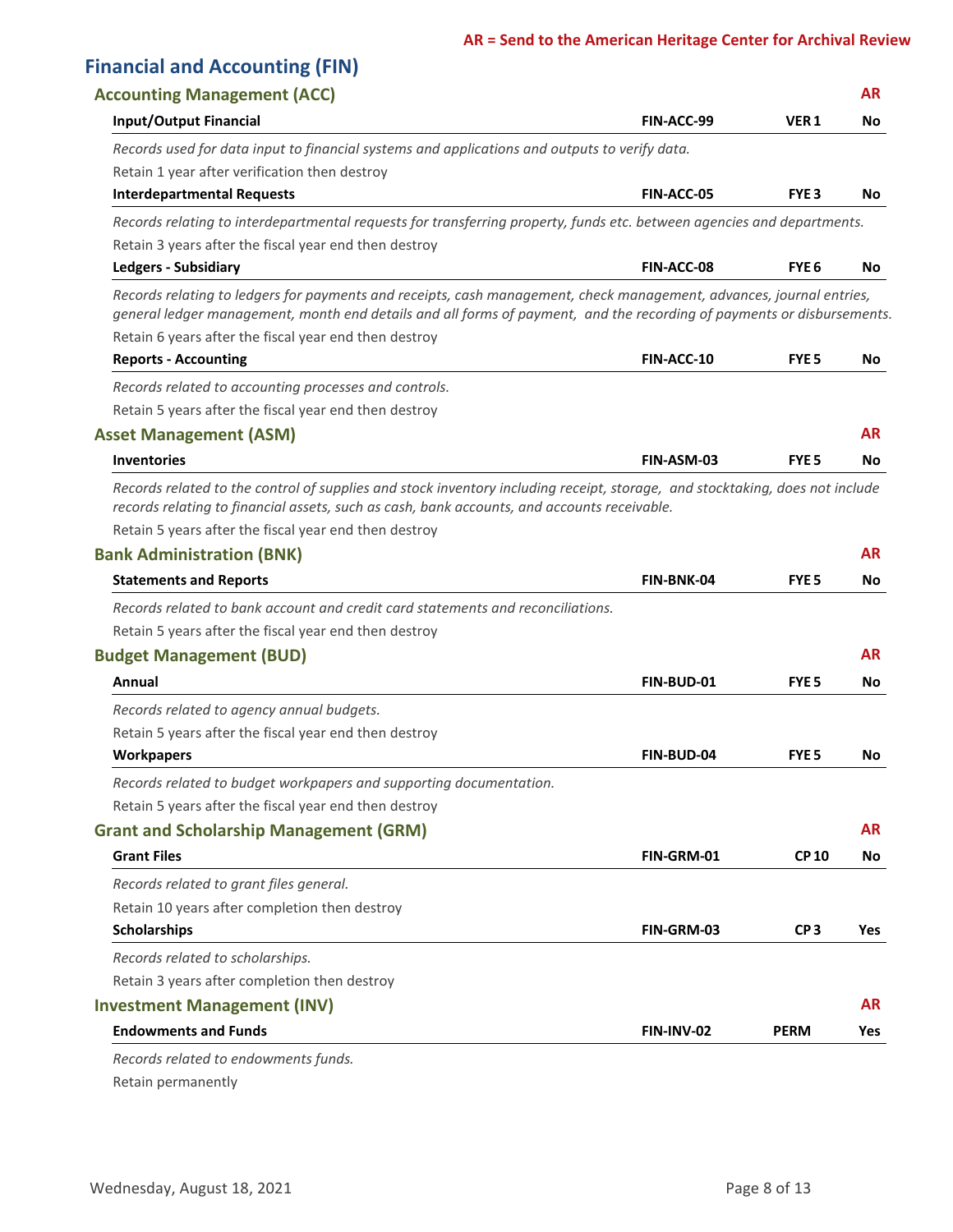| <b>Financial and Accounting (FIN)</b>                                                         |                   |                  |            |
|-----------------------------------------------------------------------------------------------|-------------------|------------------|------------|
| <b>Investment Management (INV)</b>                                                            |                   |                  | <b>AR</b>  |
| <b>Redemptions</b>                                                                            | FIN-INV-06        | EXP <sub>3</sub> | No         |
| Records related to investment redemptions.                                                    |                   |                  |            |
| Retain 3 years after expiration then destroy                                                  |                   |                  |            |
| <b>Procurement (PRO)</b>                                                                      |                   |                  | <b>AR</b>  |
| <b>Purchase Orders and Requisitions</b>                                                       | FIN-PRO-02        | CP <sub>5</sub>  | No         |
| Records related to requisitions for goods and services and purchase orders.                   |                   |                  |            |
| Retain 5 years after completion then destroy                                                  |                   |                  |            |
| <b>Governance and Compliance (GAC)</b>                                                        |                   |                  |            |
| <b>Accreditation and Certification (AAC)</b>                                                  |                   |                  | <b>AR</b>  |
| <b>Colleges and Universities</b>                                                              | GAC-AAC-01        | CP <sub>5</sub>  | Yes        |
| Records related to accreditation of colleges and universities.                                |                   |                  |            |
| Retain 5 years after completion then destroy                                                  |                   |                  |            |
| <b>UW Football Bowl Subdivision</b>                                                           | GAC-AAC-05        | <b>CR 10</b>     | Yes        |
| Records related to the University of Wyoming Football Bowl Subdivision.                       |                   |                  |            |
| Retain 10 years after create date, then destroy                                               |                   |                  |            |
| <b>Audit, Oversight and Compliance (AOC)</b>                                                  |                   |                  | <b>AR</b>  |
| <b>Federal Programs and Reporting</b>                                                         | GAC-AOC-03        | CP <sub>5</sub>  | Yes        |
| Records related to oversight and auditing of federal programs.                                |                   |                  |            |
| Retain 5 years after completion then destroy                                                  |                   |                  |            |
| General                                                                                       | <b>GAC-AOC-05</b> | CP <sub>5</sub>  | Yes        |
| Records related to general audits of agencies and programs.                                   |                   |                  |            |
| Retain 5 years after completion then destroy                                                  |                   |                  |            |
| <b>Governance (GOV)</b>                                                                       |                   |                  | <b>AR</b>  |
| <b>Bylaws</b>                                                                                 | GAC-GOV-01        | <b>PERM</b>      | No         |
| Records relate to bylaws.                                                                     |                   |                  |            |
| Retain permanently                                                                            |                   |                  |            |
| <b>Minutes, Resolutions, and Ordinances</b>                                                   | GAC-GOV-03        | <b>PERM</b>      | No         |
| Records related to official minutes, agendas, resolutions, and ordinances.                    |                   |                  |            |
| Retain permanently                                                                            |                   |                  |            |
| <b>Human Rights Management (HRM)</b>                                                          |                   |                  | <b>AR</b>  |
| <b>ADA Accommodations</b>                                                                     | GAC-HRM-02        | CP <sub>5</sub>  | No         |
| Records related to accommodations for disabilities under the Americans with Disabilities Act. |                   |                  |            |
| Retain 5 years after completion then destroy                                                  |                   |                  |            |
| <b>Affirmative Action/EEOC</b>                                                                | GAC-HRM-03        | CR <sub>5</sub>  | No.        |
| Records related to compliance with the Equal Employment Opportunity Commission.               |                   |                  |            |
| Retain 5 years after create date, then destroy                                                |                   |                  |            |
| <b>Inspections and Monitoring (ISP)</b>                                                       |                   |                  | <b>AR</b>  |
| <b>Buildings and Construction</b>                                                             | GAC-ISP-04        | CP <sub>5</sub>  | <b>Yes</b> |
| Records related to inspections and monitoring of building and construction.                   |                   |                  |            |

Retain 5 years after completion then destroy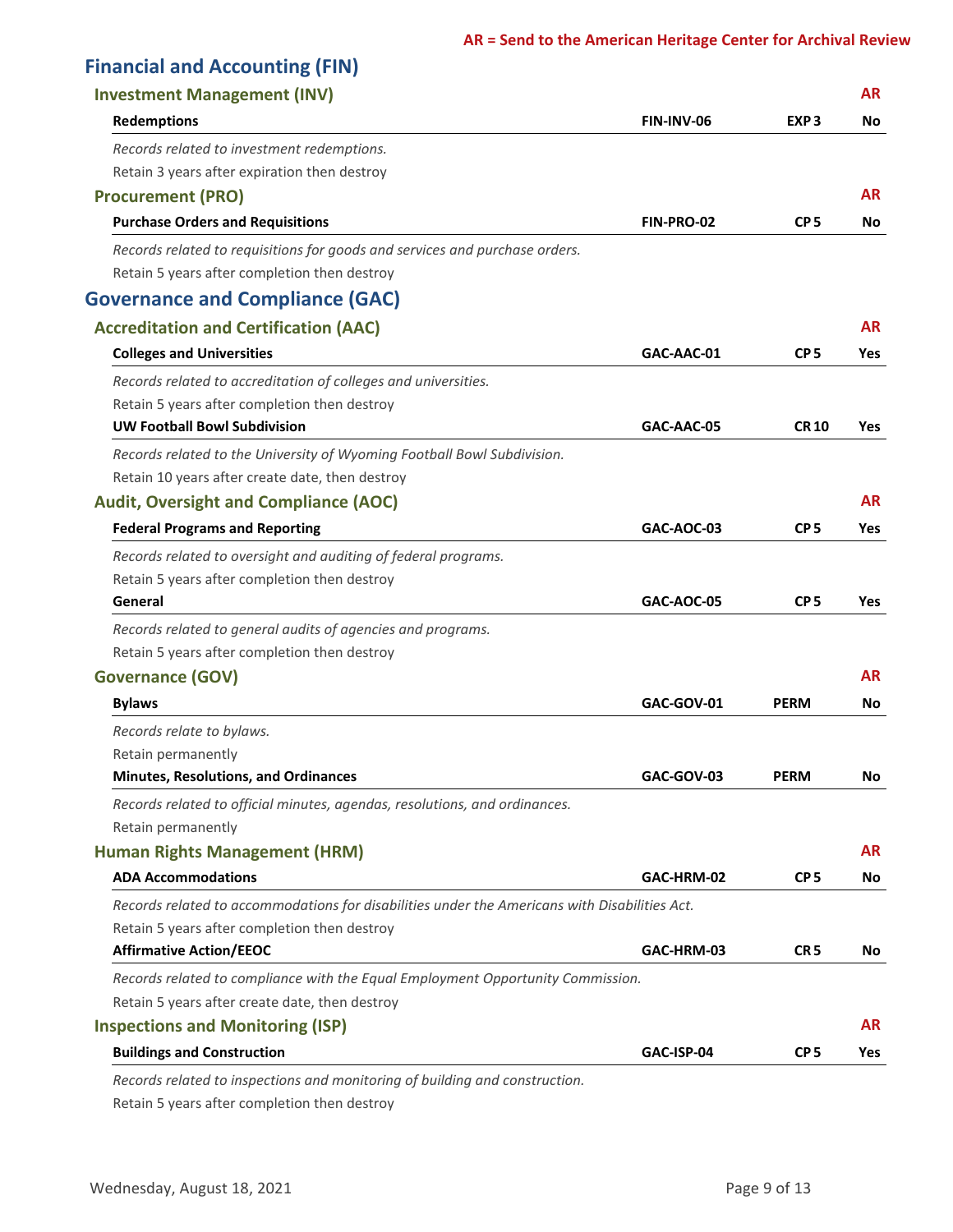| <b>Governance and Compliance (GAC)</b>                                                                                        |            |                  |           |
|-------------------------------------------------------------------------------------------------------------------------------|------------|------------------|-----------|
| <b>Inspections and Monitoring (ISP)</b>                                                                                       |            |                  | <b>AR</b> |
| <b>Equipment and Vehicles</b>                                                                                                 | GAC-ISP-06 | CP <sub>5</sub>  | No        |
| Records related to inspections and monitoring of equipment and vehicles.                                                      |            |                  |           |
| Retain 5 years after completion then destroy                                                                                  |            |                  |           |
| General                                                                                                                       | GAC-ISP-08 | CP <sub>5</sub>  | No        |
| Records related to general inspections and tests, not covered elsewhere.                                                      |            |                  |           |
| Retain 5 years after completion then destroy                                                                                  |            |                  |           |
| <b>Hazardous Materials</b>                                                                                                    | GAC-ISP-09 | CP <sub>5</sub>  | No        |
| Records related to inspections and testing of hazardous materials.                                                            |            |                  |           |
| Retain 5 years after completion then destroy                                                                                  |            |                  |           |
| Investigations                                                                                                                | GAC-ISP-12 | CP <sub>5</sub>  | No        |
| Records related to inspections and testing investigations.                                                                    |            |                  |           |
| Retain 5 years after completion then destroy                                                                                  |            |                  |           |
| Laboratory                                                                                                                    | GAC-ISP-13 | <b>CP 10</b>     | No        |
| Records related to inspections and testing of laboratories.                                                                   |            |                  |           |
| Retain 10 years after completion then destroy                                                                                 |            |                  |           |
| <b>Mine Inspections/Building Material Samples</b>                                                                             | GAC-ISP-03 | <b>CP30</b>      | No        |
| Records related to mine inspections and monitoring of samples of building materials.                                          |            |                  |           |
| Retain 30 years after completion then destroy                                                                                 |            |                  |           |
| <b>Legislation and Regulation Management (LRM)</b>                                                                            |            |                  | <b>AR</b> |
| General                                                                                                                       | GAC-LRM-07 | SUP <sub>5</sub> | Yes       |
| Records related to general rules and regulations.                                                                             |            |                  |           |
| Retain 5 years after superseded then destroy                                                                                  |            |                  |           |
| <b>Policy and Standards Management (PSM)</b>                                                                                  |            |                  | <b>AR</b> |
| <b>Policies, Procedures and Manuals</b>                                                                                       | GAC-PSM-02 | SUP <sub>5</sub> | Yes       |
| Records related to policies and procedures of routine and day-today operations.                                               |            |                  |           |
| Retain 5 years after superseded then destroy                                                                                  |            |                  |           |
| <b>Records Management (RCM)</b>                                                                                               |            |                  | <b>AR</b> |
| <b>Destruction Certificates</b>                                                                                               | GAC-RCM-03 | <b>PERM</b>      | No        |
| Records related to the destruction of University of Wyoming records                                                           |            |                  |           |
| Retain permanently                                                                                                            |            |                  |           |
| <b>Legal and Judiciary (LGL)</b>                                                                                              |            |                  |           |
| <b>Contract Management (CTR)</b>                                                                                              |            |                  | <b>AR</b> |
| <b>Capital Improvement</b>                                                                                                    | LGL-CTR-01 | <b>LOA 10</b>    | Yes       |
|                                                                                                                               |            |                  |           |
| Records related to the contracting of capital improvements.                                                                   |            |                  |           |
| Retain 10 years after the Life of the Asset then destroy<br>General                                                           | LGL-CTR-04 | <b>EXP 10</b>    | No        |
| Records related to contracts of janitorial, maintenance, or other program or operational services directly related to ongoing |            |                  |           |

*activities*

Retain 10 years after expiration then destroy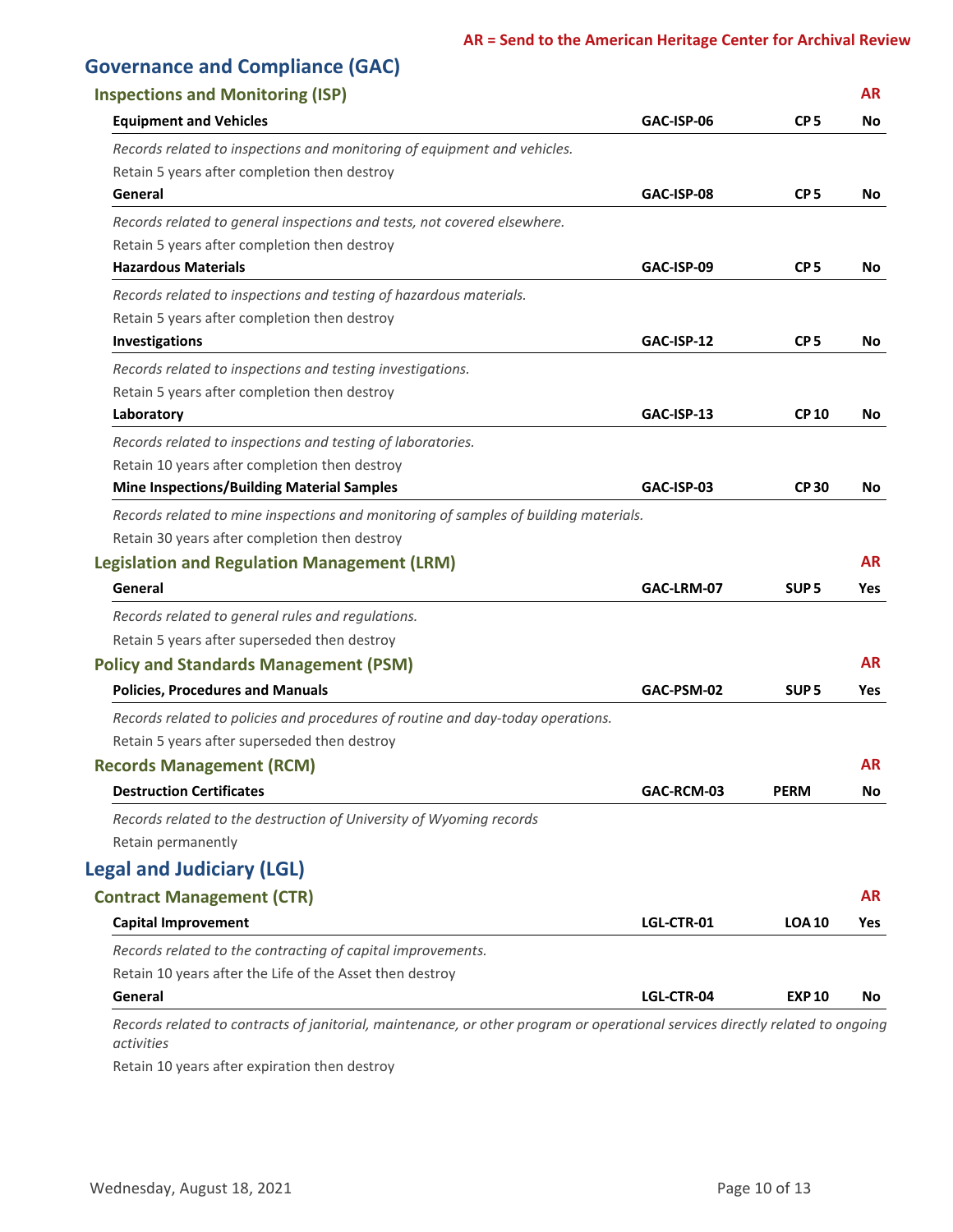## **Legal and Judiciary (LGL)**

| <b>Legal Matter Management (LMM)</b>                                                                                                                     |            |                  | <b>AR</b>  |
|----------------------------------------------------------------------------------------------------------------------------------------------------------|------------|------------------|------------|
| <b>Case Files</b>                                                                                                                                        | LGL-LMM-06 | <b>CP10</b>      | No         |
| Records related to legal case files other than public defender adult and juvenile, death penalty, domestic violence assault,<br>and victim client files. |            |                  |            |
| Retain 10 years after completion then destroy                                                                                                            |            |                  |            |
| <b>Hearings and Appeals</b>                                                                                                                              | LGL-LMM-21 | CP <sub>5</sub>  | Yes        |
| Records relates to hearings and appeals.                                                                                                                 |            |                  |            |
| Retain 5 years after completion then destroy                                                                                                             |            |                  |            |
| Investigations                                                                                                                                           | LGL-LMM-22 | CP <sub>5</sub>  | Yes        |
| Records related to investigations including criminal, evidence, and crime lab reports.                                                                   |            |                  |            |
| Retain 5 years after completion then destroy                                                                                                             |            |                  |            |
| <b>Licensing and Registration (LAR)</b>                                                                                                                  |            |                  | AR         |
| <b>Federal Communications Commission</b>                                                                                                                 | LGL-LAR-19 | EXP <sub>8</sub> | No         |
| Records related to licenses with the Federal Communications Commissions (FCC).                                                                           |            |                  |            |
| Retain 8 years after expiration then destroy                                                                                                             |            |                  |            |
| General                                                                                                                                                  | LGL-LAR-22 | EXP <sub>5</sub> | No         |
| Records related to general licenses.                                                                                                                     |            |                  |            |
| Retain 5 years after expiration then destroy                                                                                                             |            |                  |            |
| <b>Litigation Management (LIT)</b>                                                                                                                       |            |                  | <b>AR</b>  |
| <b>Case Files</b>                                                                                                                                        | LGL-LIT-01 | CP <sub>5</sub>  | <b>Yes</b> |
| Records related to issues under litigation including court cases, contract disputes by or against the government or its staff.                           |            |                  |            |
| Retain 5 years after completion then destroy                                                                                                             |            |                  |            |
| <b>Natural Resource Management (NRM)</b>                                                                                                                 |            |                  |            |
| <b>Animal and Livestock Management (ALS)</b>                                                                                                             |            |                  | <b>AR</b>  |
| <b>Case Files - Veterinarian</b>                                                                                                                         | NRM-ALS-01 | CP <sub>5</sub>  | Yes        |
|                                                                                                                                                          |            |                  |            |
| Records related to veterinarian case files.                                                                                                              |            |                  |            |
| Retain 5 years after completion then destroy                                                                                                             | NRM-ALS-05 | <b>PERM</b>      | No         |
| <b>Disease Management</b>                                                                                                                                |            |                  |            |
| Records related to the examination of animal tissue for disease.                                                                                         |            |                  |            |
| <b>Retain Permanently</b>                                                                                                                                |            |                  |            |
| <b>Public Health Services (PHS)</b>                                                                                                                      |            |                  |            |
| <b>Hazardous Material Management (HMM)</b>                                                                                                               |            |                  | <b>AR</b>  |
| <b>Radioactive Material</b>                                                                                                                              | PHS-HMM-02 | EXP <sub>5</sub> | No         |
| Records related to receipt, maintenance and disposal of radioactive material.                                                                            |            |                  |            |
| Retain 5 years after expiration then destroy                                                                                                             |            |                  |            |
| <b>Safety Data Sheets</b>                                                                                                                                | PHS-HMM-03 | <b>OBS30</b>     | No         |
| Records related to identifying hazardous materials and chemicals including use and analyses.                                                             |            |                  |            |
| Retain 30 years after chemicals are no longer used or data sheet is obsolete then destroy                                                                |            |                  |            |
| <b>Safety Programs</b>                                                                                                                                   | PHS-HMM-04 | SUP <sub>5</sub> | No         |
| Records related to safety programs.                                                                                                                      |            |                  |            |

Retain 5 years after superseded then destroy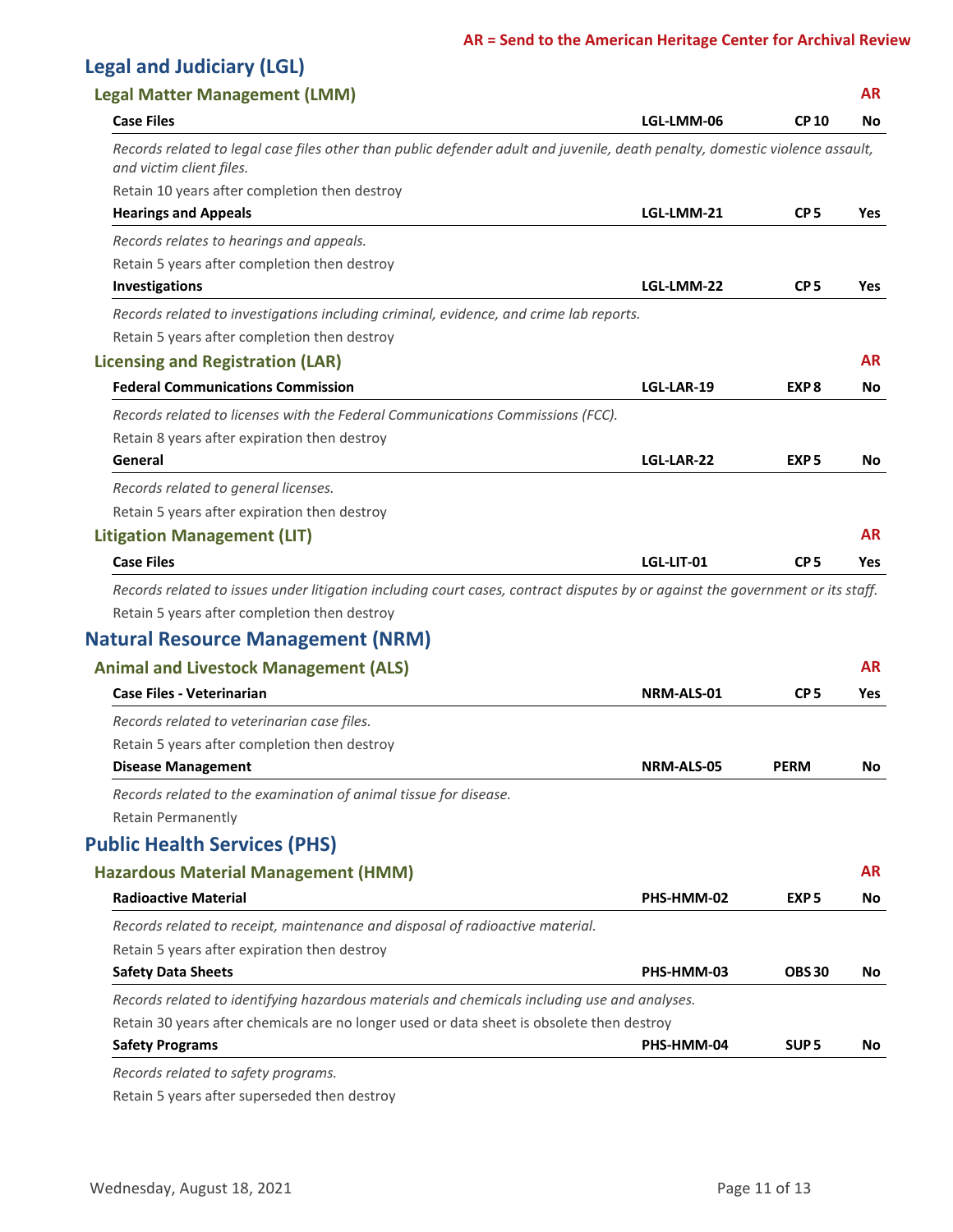## **Public Health Services (PHS)**

| <b>Hazardous Material Management (HMM)</b>                                                                                 |                   |                  | <b>AR</b>  |
|----------------------------------------------------------------------------------------------------------------------------|-------------------|------------------|------------|
| <b>Waste Reports</b>                                                                                                       | PHS-HMM-05        | <b>CR30</b>      | Yes        |
| Records related to hazardous waste and materials including biohazards.                                                     |                   |                  |            |
| Retain 30 years after create date then destroy                                                                             |                   |                  |            |
| <b>Hospital and Medical (HAM)</b>                                                                                          |                   |                  | <b>AR</b>  |
| <b>Admissions</b>                                                                                                          | PHS-HAM-01        | <b>PERM</b>      | <b>Yes</b> |
| Records related to admissions including preadmissions.                                                                     |                   |                  |            |
| Retain permanently                                                                                                         |                   |                  |            |
| <b>Drugs and Controlled Substances</b>                                                                                     | PHS-HAM-07        | CR <sub>5</sub>  | No         |
| Records related to controlled drugs and substances including inventories.                                                  |                   |                  |            |
| Retain 5 years after create date, then destroy                                                                             |                   |                  |            |
| <b>Immunization/Vaccination Reporting</b>                                                                                  | PHS-HAM-23        | CP <sub>3</sub>  | No         |
| Records related to vaccinations reporting and inventories, does not include immunization records.                          |                   |                  |            |
| Retain 3 years after completion then destroy                                                                               |                   |                  |            |
| <b>Incidents</b>                                                                                                           | PHS-HAM-11        | <b>CP10</b>      | No         |
| Records related to incidents including minor injury reports.                                                               |                   |                  |            |
| Retain 10 years after completion then destroy                                                                              |                   |                  |            |
| <b>Patient Management</b>                                                                                                  | PHS-HAM-17        | <b>CP10</b>      | No         |
| Records related to management of patients including accounts and client files.                                             |                   |                  |            |
| Retain 10 years after completion then destroy                                                                              |                   |                  |            |
| <b>Patient Records - Adults</b>                                                                                            | PHS-HAM-18        | CP <sub>7</sub>  | No         |
| Records related to adult patient records.                                                                                  |                   |                  |            |
| Retain 7 years after completion then destroy                                                                               |                   |                  |            |
| <b>Programs</b>                                                                                                            | PHS-HAM-21        | CP <sub>7</sub>  | Yes        |
| Records related to clinical and health programs.                                                                           |                   |                  |            |
| Retain 7 years after completion then destroy                                                                               |                   |                  |            |
| <b>Laboratory Management (LAB)</b>                                                                                         |                   |                  | <b>AR</b>  |
| <b>Plans - Chemical Hygiene</b>                                                                                            | PHS-LAB-03        | <b>PERM</b>      | No         |
| Records related to chemical hygiene plans.                                                                                 |                   |                  |            |
| Retain permanently                                                                                                         |                   |                  |            |
| <b>Public Safety Services (PSS)</b>                                                                                        |                   |                  |            |
| <b>Emergency and Disaster Management (EDM)</b>                                                                             |                   |                  | <b>AR</b>  |
| <b>Programs and Plans</b>                                                                                                  | PSS-EDM-06        | SUP <sub>5</sub> | <b>Yes</b> |
| Records related to programs and plans for disasters or emergencies including evacuations, training exercises, outreach and |                   |                  |            |
| public education related to emergencies and planning coordination with other agencies and industries.                      |                   |                  |            |
| Retain 5 years after superseded then destroy                                                                               |                   |                  | <b>AR</b>  |
| <b>Law Enforcement (LAE)</b>                                                                                               |                   |                  |            |
| <b>Accidents and Incidents</b>                                                                                             | <b>PSS-LAE-02</b> | <b>CP 10</b>     | <b>Yes</b> |
| Records related to accidents reports and incidents.                                                                        |                   |                  |            |
| Retain 10 years after completion then destroy                                                                              |                   |                  |            |
| <b>Citation Management</b>                                                                                                 | PSS-LAE-05        | CP <sub>1</sub>  | No         |

Retain 1 year after completion, then destroy